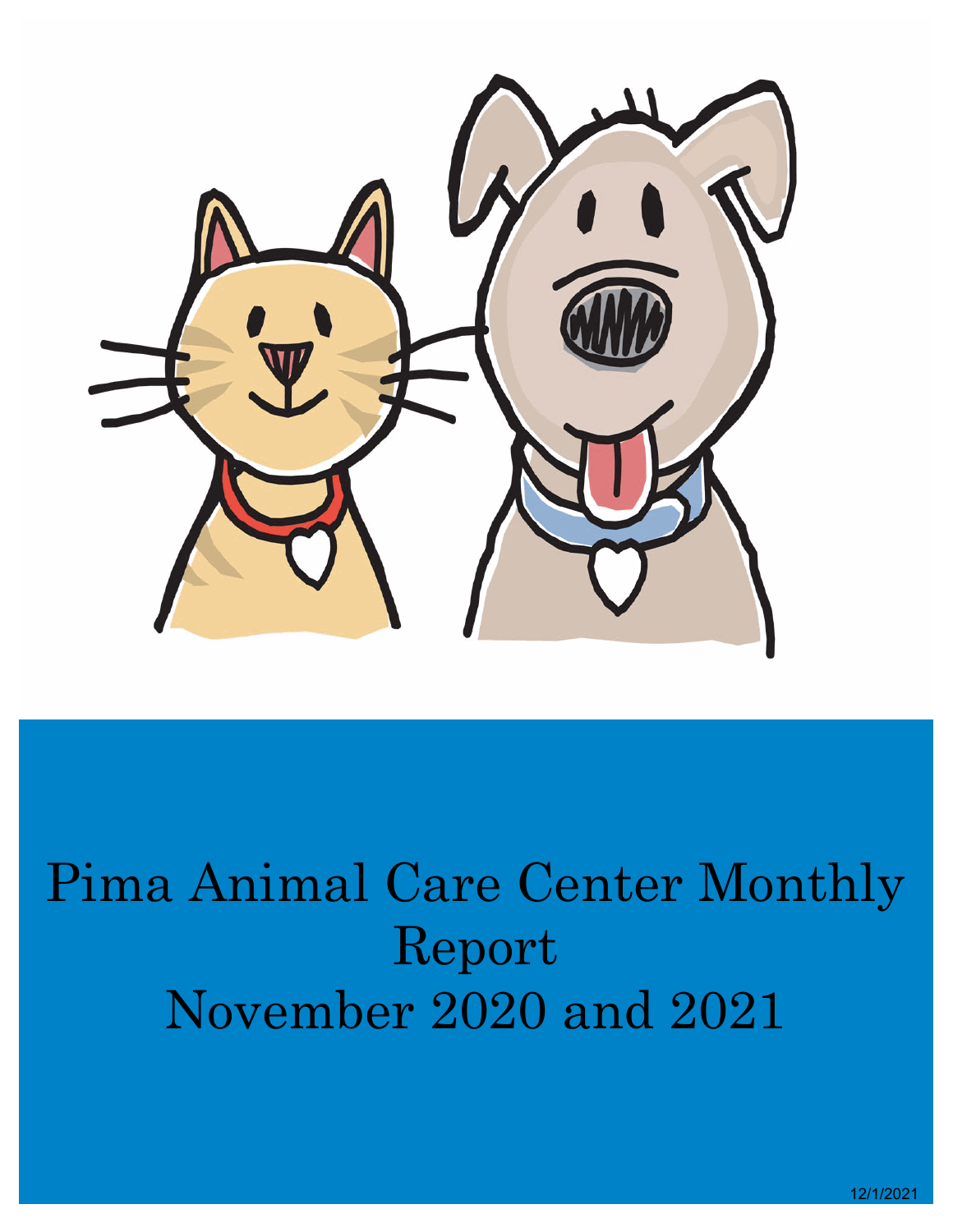## Animal Intakes November 2020 & November 2021

|                                     | 2020           |                |                | 2021         |                 |                |                |              |
|-------------------------------------|----------------|----------------|----------------|--------------|-----------------|----------------|----------------|--------------|
|                                     | <b>CAT</b>     | <b>DOG</b>     | <b>OTHERS</b>  | <b>Total</b> | <b>CAT</b>      | <b>DOG</b>     | <b>OTHERS</b>  | <b>Total</b> |
| <b>Stray</b>                        | 121            | 409            | 3              | 533          | 415             | 485            | 4              | 904          |
| Owner<br><b>Surrender</b>           | 142            | 175            | $\overline{2}$ | 319          | 193             | 260            | $\overline{2}$ | 455          |
| <b>Transfer</b>                     | 1              | $\overline{2}$ | $\mathbf 0$    | 3            | $\mathbf 0$     | 3              | $\mathbf 0$    | 3            |
| <b>Returned</b>                     | $\overline{7}$ | 24             | $\pmb{0}$      | 31           | 10 <sup>1</sup> | 43             | $\mathbf 0$    | 53           |
| <b>Confiscated</b>                  | 57             | 45             | 143            | 245          | 20              | 88             | 6              | 114          |
| Quarantine                          | $\mathbf 0$    | 35             | $\mathbf 0$    | 35           | $\overline{4}$  | 27             | $\mathbf 0$    | 31           |
| <b>Pub Assist</b>                   | $\mathbf 0$    | $\overline{2}$ | 9              | 11           | $\mathbf 0$     | $\overline{4}$ | $\mathbf{1}$   | 5            |
| <b>Total Live</b><br><b>Intakes</b> | 328            | 692            | 157            | 1,177        | 642             | 910            | 13             | 1,565        |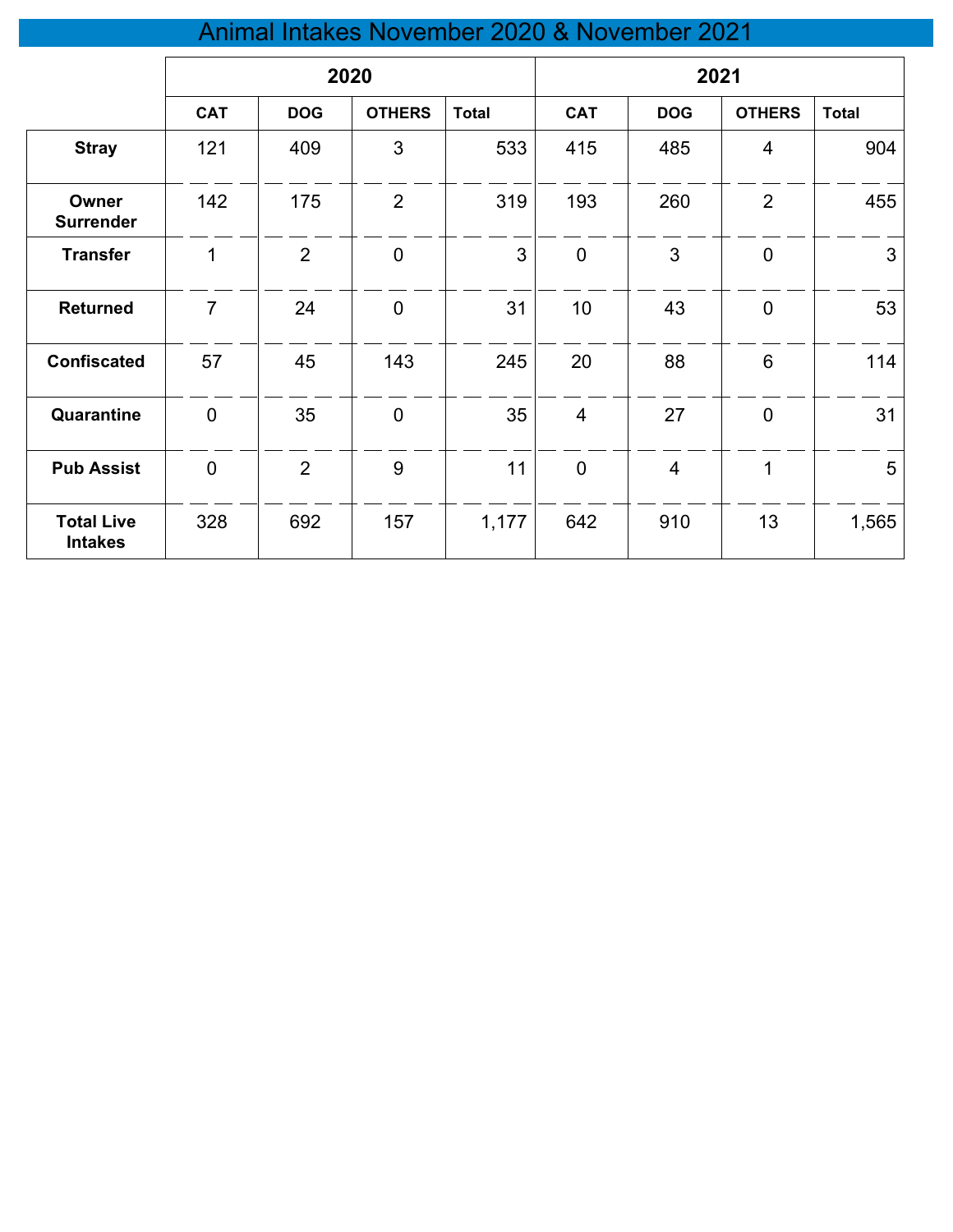#### Animal Outcomes November 2020 & November 2021

|                              | 2020           |                 |                |                | 2021           |                |                |                |
|------------------------------|----------------|-----------------|----------------|----------------|----------------|----------------|----------------|----------------|
|                              | <b>CAT</b>     | <b>DOG</b>      | <b>OTHERS</b>  | <b>Total</b>   | <b>CAT</b>     | <b>DOG</b>     | <b>OTHERS</b>  | <b>Total</b>   |
| <b>Adopted</b>               | 263            | 490             | 5              | 758            | 280            | 498            | 9              | 787            |
| <b>Owner Redemption</b>      | 21             | 155             | $\overline{0}$ | 176            | 9              | 192            | $\overline{2}$ | 203            |
| <b>Working Cat Program</b>   | 11             | $\overline{0}$  | $\overline{0}$ | 11             | $\overline{7}$ | $\overline{0}$ | 1              | 8              |
| <b>Transferred to Rescue</b> | 25             | 66              | 11             | 102            | 48             | 93             | $\overline{2}$ | 143            |
| <b>Community Cat</b>         | 8              | $\overline{0}$  | $\overline{0}$ | 8              | $\mathbf 0$    | $\overline{0}$ | $\overline{0}$ | $\overline{0}$ |
| <b>Euthanized</b>            | 21             | 27              | $\overline{4}$ | 52             | 28             | 44             | $\overline{2}$ | 74             |
| <b>Went Missing</b>          | $\overline{2}$ | $\overline{4}$  | $\overline{0}$ | $6\phantom{1}$ | $\mathbf 0$    | $\overline{0}$ | $\mathbf 0$    | $\mathbf 0$    |
| <b>Died</b>                  | 14             | $6\phantom{1}6$ | $\overline{0}$ | 20             | 32             | 14             | $\mathbf 0$    | 46             |
| <b>Rtf</b>                   | 1              | $\overline{0}$  | $\overline{0}$ | 1              | 158            | $\overline{0}$ | $\overline{0}$ | 158            |
| <b>Transfer</b>              | 6              | 1               | $\overline{0}$ | 7              | $\mathbf 0$    | $\overline{0}$ | $\mathbf 0$    | $\mathbf 0$    |
| <b>Total</b>                 | 372            | 749             | 20             | 1,141          | 562            | 841            | 16             | 1,419          |



#### **November 2020 Save Rate 93.31% November 2021 Save Rate 92.31%**

#### **November 2020 Live Release Rate 93.12%**

**November 2021 Live Release Rate 91.56%**

\*\* Save Rate = Live Intakes - Non-Live Outcomes/Live Intakes

\*\* Live Release Rate = Live Outcomes / Total Outcomes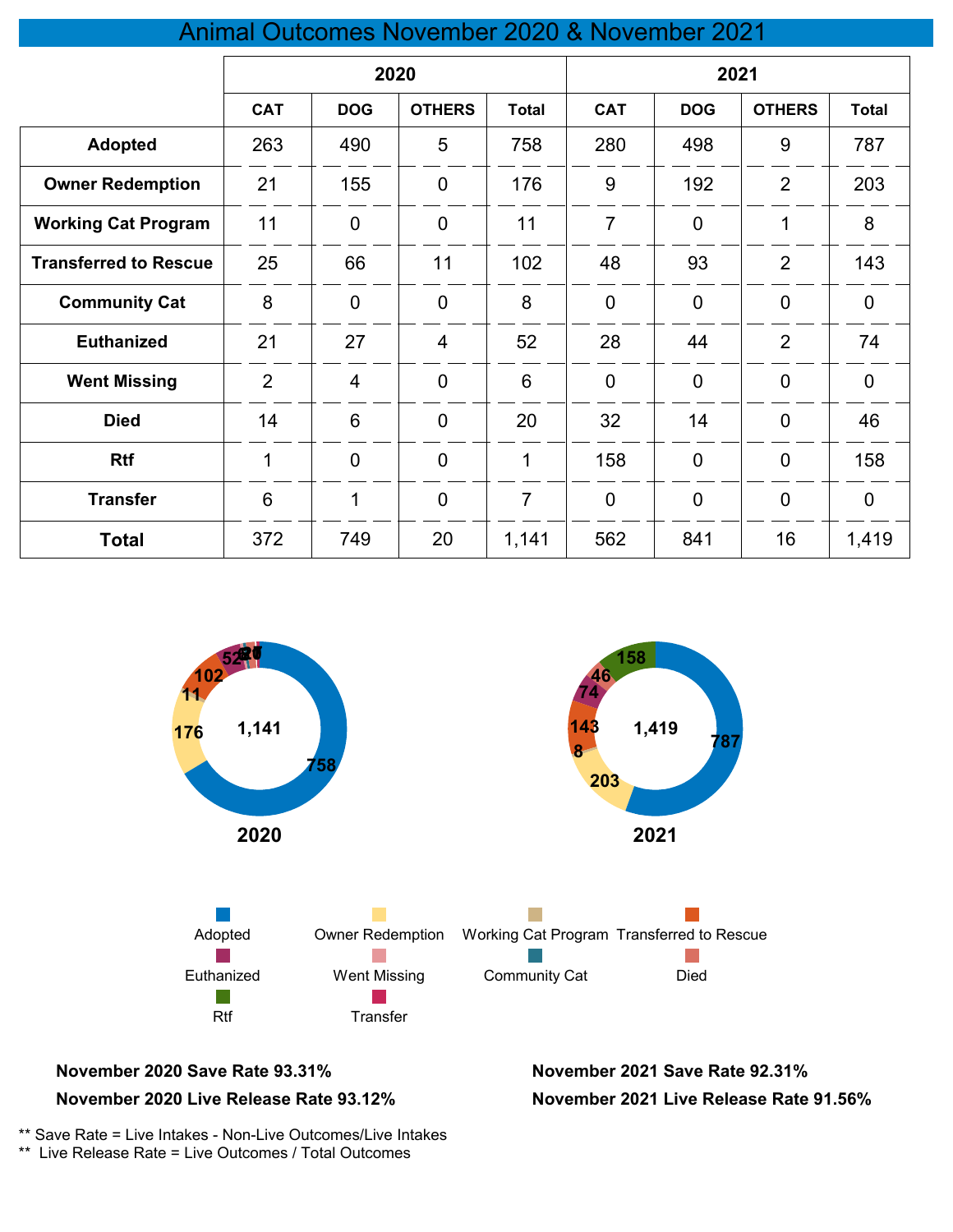## **Adoptions by Day**

|              | <b>CAT</b>     | <b>DOG</b> | <b>Others</b> | <b>Total</b> |
|--------------|----------------|------------|---------------|--------------|
| 11/1/2021    | 14             | 33         | 0             | 47           |
| 11/2/2021    | 6              | 25         | 0             | 31           |
| 11/3/2021    | 11             | 18         | 0             | 29           |
| 11/4/2021    | $\overline{7}$ | 15         | 0             | 22           |
| 11/5/2021    | 5              | 16         | 1             | 22           |
| 11/6/2021    | $\overline{4}$ | 15         | 0             | 19           |
| 11/7/2021    | 9              | 10         | 0             | 19           |
| 11/8/2021    | 21             | 24         | 0             | 45           |
| 11/9/2021    | 9              | 19         | 0             | 28           |
| 11/10/2021   | $\overline{7}$ | 17         | 0             | 24           |
| 11/12/2021   | 12             | 23         | 0             | 35           |
| 11/13/2021   | 6              | 23         | 0             | 29           |
| 11/14/2021   | 11             | 16         | 0             | 27           |
| 11/15/2021   | 22             | 26         | 0             | 48           |
| 11/16/2021   | 12             | 12         | 0             | 24           |
| 11/17/2021   | 11             | 12         | 0             | 23           |
| 11/18/2021   | 10             | 15         | 0             | 25           |
| 11/19/2021   | 11             | 14         | 1             | 26           |
| 11/20/2021   | 3              | 10         | 0             | 13           |
| 11/21/2021   | 6              | 20         | 3             | 29           |
| 11/22/2021   | 24             | 23         | 0             | 47           |
| 11/23/2021   | 13             | 16         | 1             | 30           |
| 11/24/2021   | 9              | 21         | 1             | 31           |
| 11/26/2021   | 11             | 14         | 1             | 26           |
| 11/27/2021   | 5              | 10         | 0             | 15           |
| 11/28/2021   | 6              | 13         | 0             | 19           |
| 11/29/2021   | 14             | 23         | 1             | 38           |
| 11/30/2021   | 8              | 15         | 0             | 23           |
| <b>Total</b> | 287            | 498        | 9             | 794          |

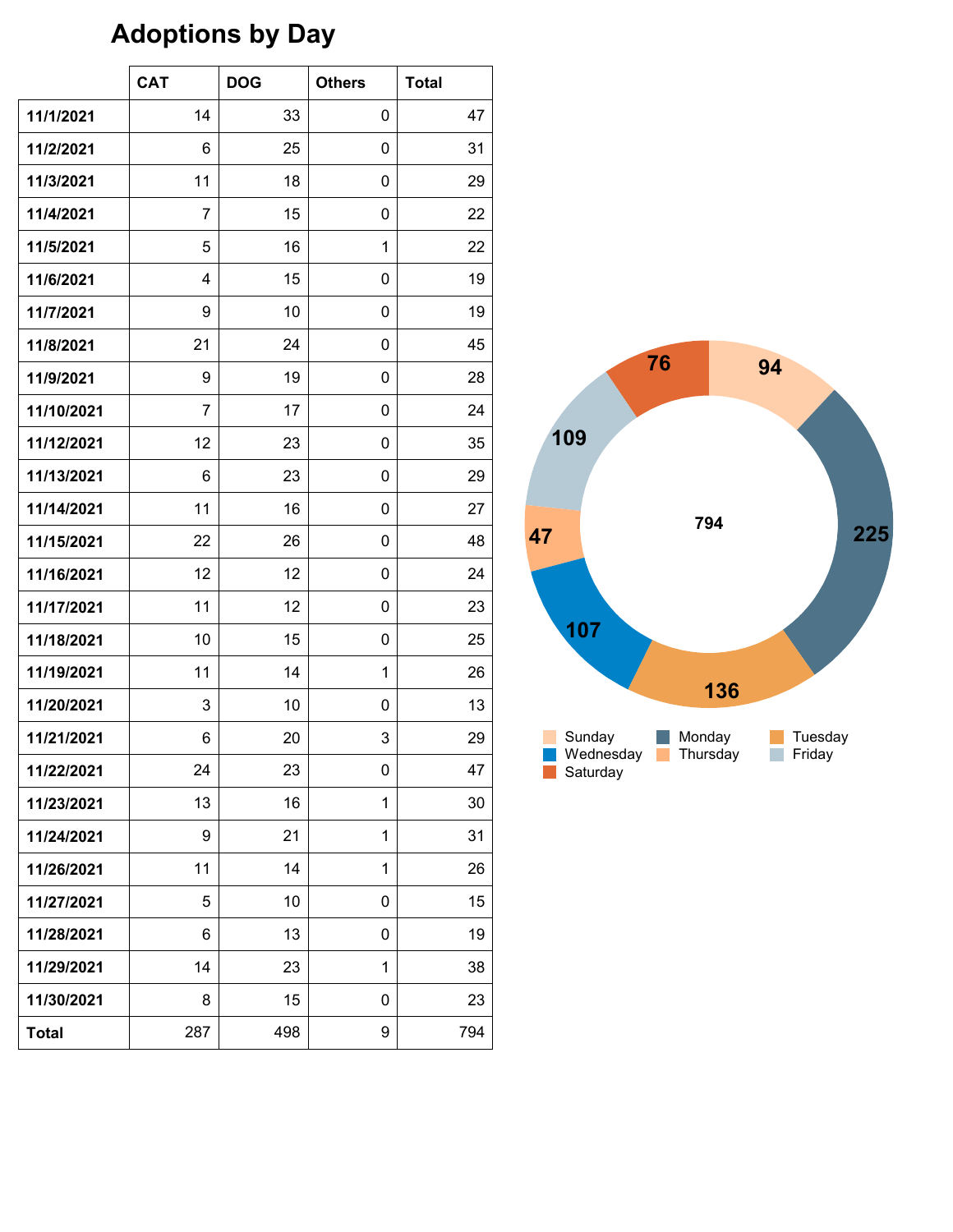## Non-Live Outcomes November 2020 & November 2021

|                |                   | 2020                    |                         |                         | 2021           |                |                |                |                |
|----------------|-------------------|-------------------------|-------------------------|-------------------------|----------------|----------------|----------------|----------------|----------------|
|                |                   | <b>CAT</b>              | <b>DOG</b>              | <b>OTHER</b>            | <b>Total</b>   | <b>CAT</b>     | <b>DOG</b>     | <b>OTHER</b>   | <b>Total</b>   |
| <b>DIED</b>    |                   | $\pmb{0}$               | $\mathbf 0$             | 0                       | $\overline{0}$ | $\overline{2}$ | $\mathbf 0$    | $\mathbf 0$    | $\overline{2}$ |
|                | <b>AT VET</b>     | $\mathbf 0$             | $\mathbf{1}$            | $\mathbf 0$             | $\mathbf{1}$   | $\mathbf 0$    | $\mathbf 0$    | $\mathbf 0$    | $\pmb{0}$      |
|                | <b>ENROUTE</b>    | $\pmb{0}$               | $\mathbf 0$             | $\mathbf 0$             | $\overline{0}$ | $\mathbf{1}$   | $\mathbf 0$    | $\mathbf 0$    | $\mathbf{1}$   |
|                | <b>IN CARE</b>    | $\mathbf 0$             | $\overline{2}$          | $\mathbf 0$             | $\overline{2}$ | $\mathbf 0$    | $\mathbf 0$    | $\mathbf 0$    | $\mathbf 0$    |
|                | <b>IN FOSTER</b>  | 10                      | $\mathbf 0$             | $\pmb{0}$               | 10             | 10             | 3              | $\pmb{0}$      | 13             |
|                | <b>IN KENNEL</b>  | $\overline{\mathbf{4}}$ | $\mathbf{3}$            | $\pmb{0}$               | $\overline{7}$ | 18             | 9              | $\pmb{0}$      | 27             |
|                | <b>IN SURGERY</b> | $\mathbf 0$             | $\mathbf 0$             | $\pmb{0}$               | $\overline{0}$ | $\mathbf{1}$   | $\overline{2}$ | $\mathbf 0$    | $\overline{3}$ |
|                | <b>Total</b>      | 14                      | $6\phantom{1}$          | $\pmb{0}$               | 20             | 32             | 14             | $\mathbf 0$    | 46             |
| <b>EUTH</b>    |                   | $\mathbf{1}$            | $\mathbf 0$             | $\mathbf 0$             | $\mathbf{1}$   | $6\phantom{1}$ | 8              | $\mathbf 0$    | 14             |
|                | <b>BEHAVIOR</b>   | $\mathbf 0$             | $\mathbf{1}$            | 0                       | $\mathbf{1}$   | $\overline{0}$ | $\overline{4}$ | $\mathbf 0$    | $\overline{4}$ |
|                | <b>MEDICAL</b>    | 20                      | 26                      | 4                       | 50             | 22             | 32             | 1              | 55             |
|                | <b>WILDLIFE</b>   | $\pmb{0}$               | $\mathbf 0$             | $\pmb{0}$               | $\mathbf 0$    | $\pmb{0}$      | $\mathbf 0$    | $\mathbf{1}$   | $\mathbf{1}$   |
|                | <b>Total</b>      | 21                      | 27                      | $\overline{\mathbf{4}}$ | 52             | 28             | 44             | $\overline{2}$ | 74             |
| <b>MISSING</b> | <b>IN FOSTER</b>  | $\overline{2}$          | $\overline{\mathbf{4}}$ | $\pmb{0}$               | $6\phantom{a}$ | $\mathbf 0$    | $\mathbf 0$    | $\pmb{0}$      | $\mathbf 0$    |
|                | <b>Total</b>      | $\overline{2}$          | $\overline{4}$          | $\pmb{0}$               | $6\phantom{a}$ | $\mathbf 0$    | $\mathbf 0$    | $\pmb{0}$      | $\mathbf 0$    |
|                | <b>Total</b>      | 37                      | 37                      | 4                       | 78             | 60             | 58             | $\overline{2}$ | 120            |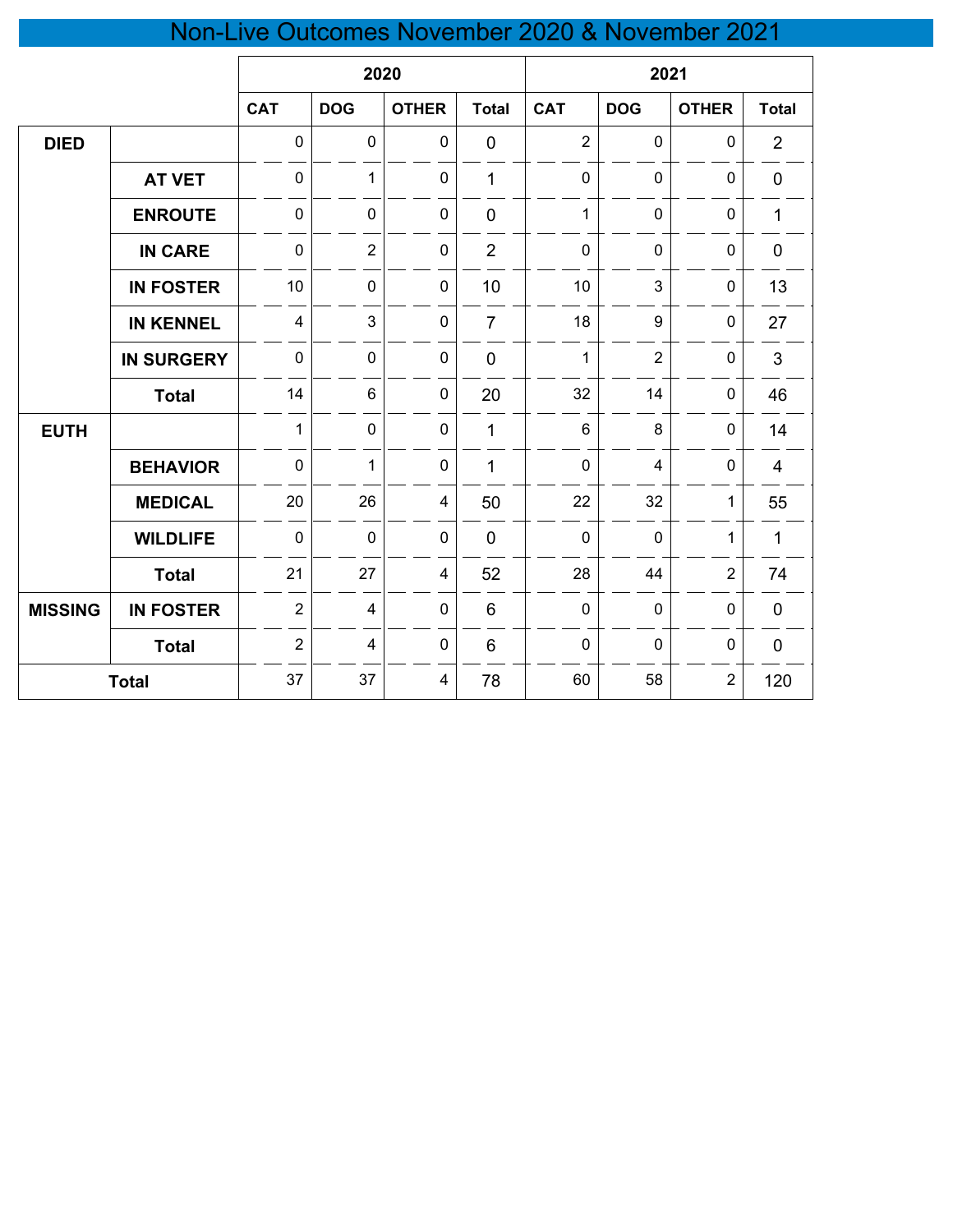## Animals that went to Foster Care November 2020 & 2021

|                                    | 2020           |                |                | 2021           |                |                |                |                |
|------------------------------------|----------------|----------------|----------------|----------------|----------------|----------------|----------------|----------------|
|                                    | <b>CAT</b>     | <b>DOG</b>     | <b>OTHERS</b>  | <b>Total</b>   | <b>CAT</b>     | <b>DOG</b>     | <b>OTHERS</b>  | <b>Total</b>   |
|                                    | $\overline{0}$ | $\mathbf{3}$   | $\overline{0}$ | 3              | 10             | $\overline{4}$ | $\overline{0}$ | 14             |
| <b>Adult Cat</b>                   | 32             | $\overline{0}$ | $\mathbf 0$    | 32             | 19             | $\overline{0}$ | $\overline{0}$ | 19             |
| <b>Adult Dog</b>                   | $\overline{0}$ | 40             | $\overline{0}$ | 40             | $\overline{0}$ | 52             | $\overline{0}$ | 52             |
| <b>Hospice</b>                     | $\overline{3}$ | $\overline{1}$ | $\overline{0}$ | $\overline{4}$ | $\overline{2}$ | $\mathbf{1}$   | $\mathbf 0$    | $\overline{3}$ |
| <b>Medical</b><br><b>Condition</b> | 59             | 56             | $\mathbf{1}$   | 116            | 183            | 62             | $\overline{2}$ | 247            |
| <b>Neonate</b>                     | $\overline{7}$ | $\overline{4}$ | $\mathbf 0$    | 11             | 90             | $\mathbf 0$    | $\mathbf 0$    | 90             |
| <b>Poster</b>                      | $\mathbf 0$    | $\mathbf 0$    | $\mathbf 0$    | $\overline{0}$ | $\mathbf 0$    | $\mathbf{1}$   | $\mathbf 0$    | $\mathbf{1}$   |
| Pregnant                           | $\mathbf 0$    | $\mathbf 0$    | $\mathbf 0$    | $\overline{0}$ | $\mathbf 0$    | $\mathbf{1}$   | $\mathbf 0$    | $\mathbf{1}$   |
| <b>Safety Net</b>                  | $\overline{2}$ | $\overline{1}$ | $\mathbf 0$    | 3              | $\overline{7}$ | 9              | $\mathbf{1}$   | 17             |
| <b>To Adopt</b>                    | 20             | 50             | $\overline{0}$ | 70             | 53             | 80             | $\mathbf 0$    | 133            |
| <b>Total</b>                       | 123            | 155            | $\overline{1}$ | 279            | 364            | 210            | $\overline{3}$ | 577            |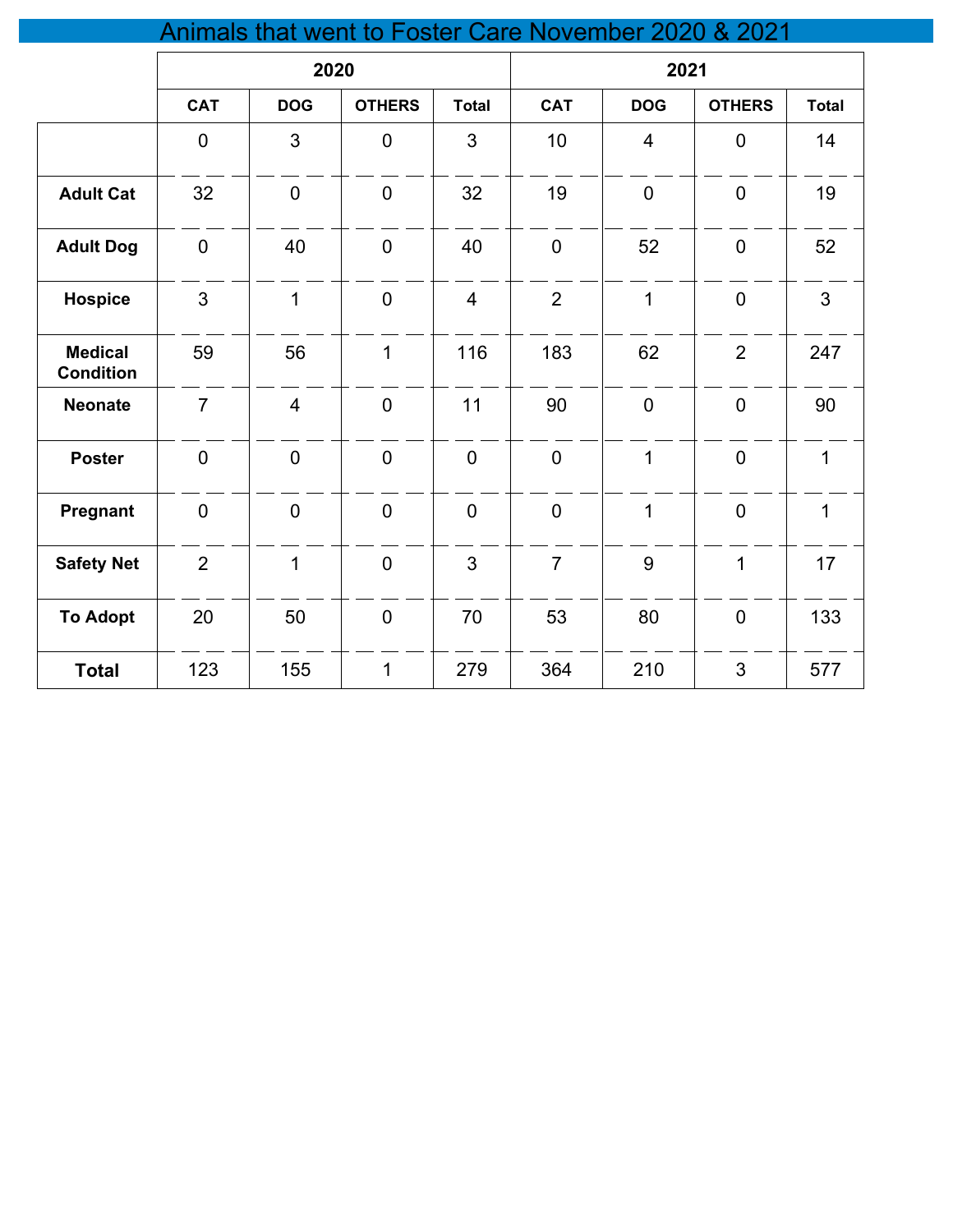## APS November 2020 & 2021

|                                     | 2020  | 2021           |
|-------------------------------------|-------|----------------|
| <b>Abandoned Animal</b>             | 46    | 37             |
| <b>Bite Reports</b>                 | 85    | 101            |
| Court                               | 0     | 4              |
| <b>Cruelty/Neglect</b>              | 77    | 83             |
| <b>Dangerous Dog Investigation</b>  | 3     | 0              |
| <b>DOA Pickups</b>                  | 281   | 276            |
| <b>Follow Ups</b>                   | 0     | 3              |
| <b>Followup</b>                     | 1     | 4              |
| <b>Hoarding Cases</b>               | 4     | 2              |
| Inv                                 | 12    | 10             |
| <b>Law Enforcement Assist</b>       | 111   | 106            |
| <b>Leash Law Violations</b>         | 121   | 208            |
| <b>Noise &amp; Waste Complaints</b> | 111   | 166            |
| <b>Outreach Events</b>              | 2     | 1              |
| Owned                               | 6     | 2              |
| <b>Possbile Rabies Exposure</b>     | 22    | 24             |
| <b>Rescue</b>                       | 2     | 5              |
| <b>Strays</b>                       | 550   | 527            |
| <b>Tie Outs</b>                     | 26    | 29             |
| Tnr                                 | 0     | 15             |
| <b>Transport</b>                    | 29    | 25             |
| <b>Trap</b>                         | 4     | $\overline{2}$ |
| <b>Wild</b>                         | 6     | $\overline{2}$ |
| <b>Total</b>                        | 1,499 | 1,632          |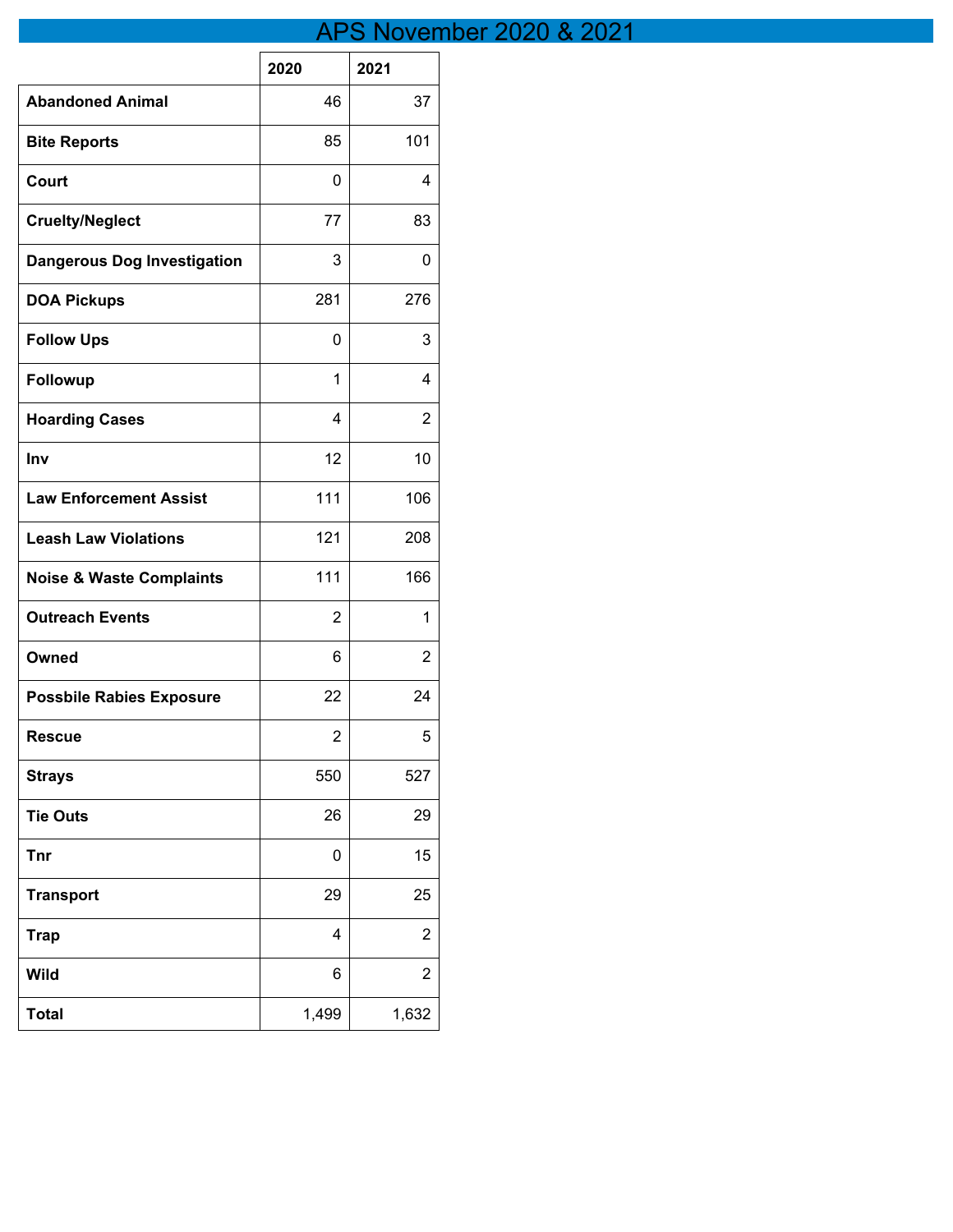|                              | <b>Licensing &amp; Donations Novemb</b> |       |  |  |  |
|------------------------------|-----------------------------------------|-------|--|--|--|
|                              | 2020<br>2021                            |       |  |  |  |
| <b>Altered Dog License</b>   | 4,906                                   | 831   |  |  |  |
| <b>Unaltered Dog License</b> | 285                                     | 67    |  |  |  |
| <b>Others</b>                | 1,146                                   | 352   |  |  |  |
| Total                        | 6,337                                   | 1,250 |  |  |  |

|                              | 2020         | 2021        |
|------------------------------|--------------|-------------|
| <b>Altered Dog License</b>   | \$86,129.00  | \$7,831.00  |
| <b>Unaltered Dog License</b> | \$16,672.00  | \$2,925.00  |
| Total                        | \$102,801.00 | \$10,756.00 |

|                        | 2020        | 2021        |
|------------------------|-------------|-------------|
| <b>DONATION ADOP</b>   | \$666.00    | \$430.00    |
| <b>DONATION GEN</b>    | \$26,230.49 | \$24,420.38 |
| <b>DONATION GRANTS</b> | $$ -200.00$ | $$-140.00$  |
| <b>DONATION OUTR</b>   | \$45.00     | \$90.00     |
| <b>DONATION S/N</b>    | \$253.00    | \$260.00    |
| <b>DONATION SAMS</b>   | \$1,411.00  | \$760.00    |
| Total                  | \$28,405.49 | \$25,820.38 |

## ler 2020 & 2021